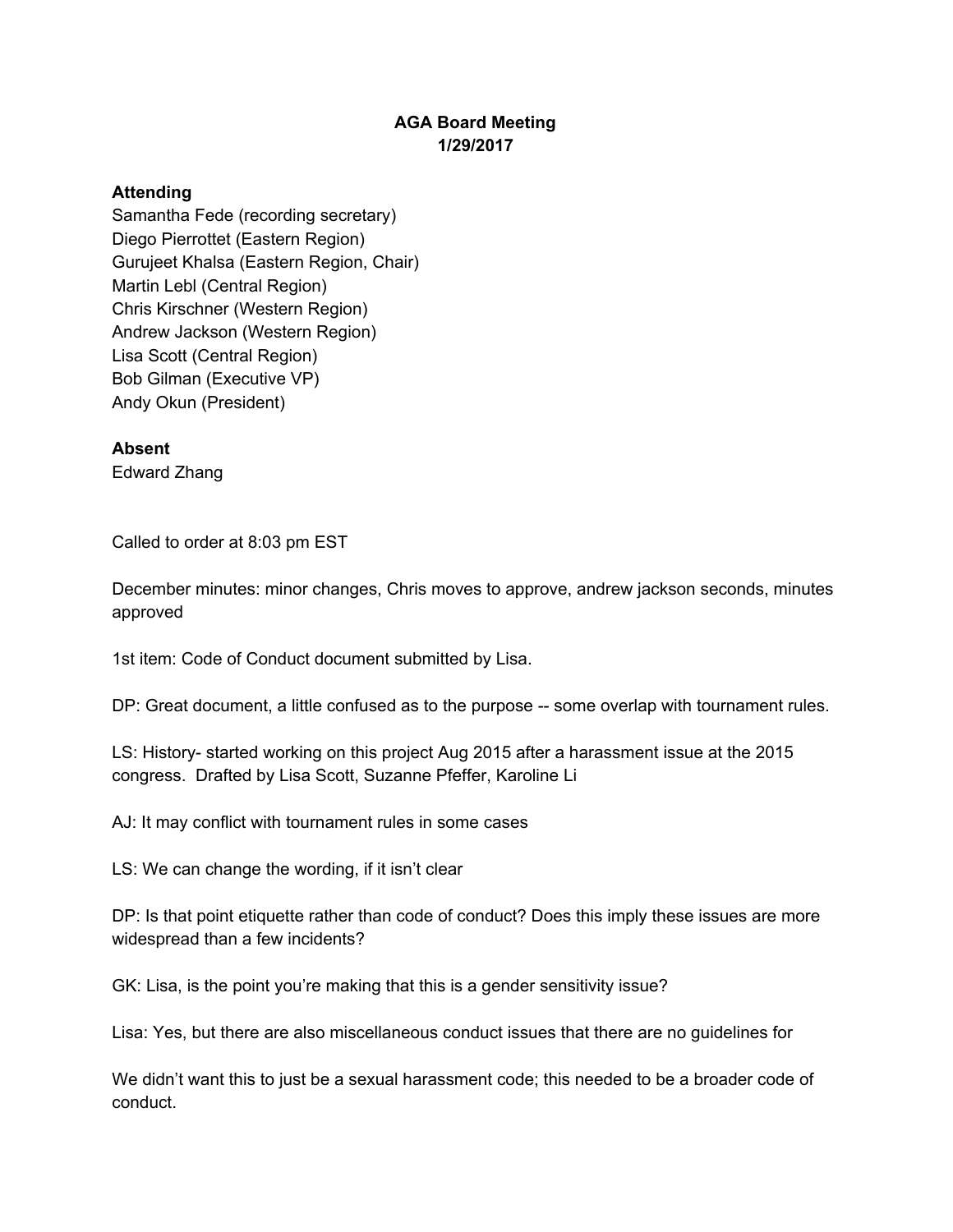## [Andy Okun joins]

AJ: Suggests that the tournament rules and code of conduct guidelines are merged, and the Tournament Rules refer to the code of conduct. Specifically, refer to code of conduct in the tournament rules/guidelines and take specific language away from tournament guidelines

DP: I am more concerned that some of the listed rules are more about game etiquette, like how to hold the stones- choices of the player rather than actual rules. Perhaps structure it so that it is not about proper etiquette but about proper behavior. Eventsshould be a safe haven, and the code of conduct should emphasize that.

AJ: Diego, as in, describe a positive standard of behavior rather than enumerate all negative etiquette offenses?

LS: We could merge 8 and 10. Seeing reorganizational things in writing would be easier. Are there anythings that weren't covered that we should add?

CK: What I'm hearing from everyone is that the general structure needs to be shifted, but that we don't disagree with anything in there. We cannot list all the specific behaviors that should be prohibited. Give organizers and directors the authority to deal with these issues when they come up.

AO: The distinct thing that the Code of Conduct must specifically list is to establish normative behavior to prevent slightly inappropriate or uncomfortable behavior before it becomes an issue.

CK: I don't object to a specific statement saying you will be warned if your behavior is bothering others.

LS: I think number 7 covers that; if it doesn't, we should change it so it does.

CK: It should slightly more specifically say "behavior that is disturbing to other people"

LS: I insist on specifically including statements like "no ethnic slurs". I think people might not know what that statement includes.

CK: I think that falls under my suggested statement.

LS: The phrase "included but not limited to" is part of that item.

BG: Behaviors that disturb others that the TD doesn't consider valid might not be acted on, so there is unavoidably some area of judgment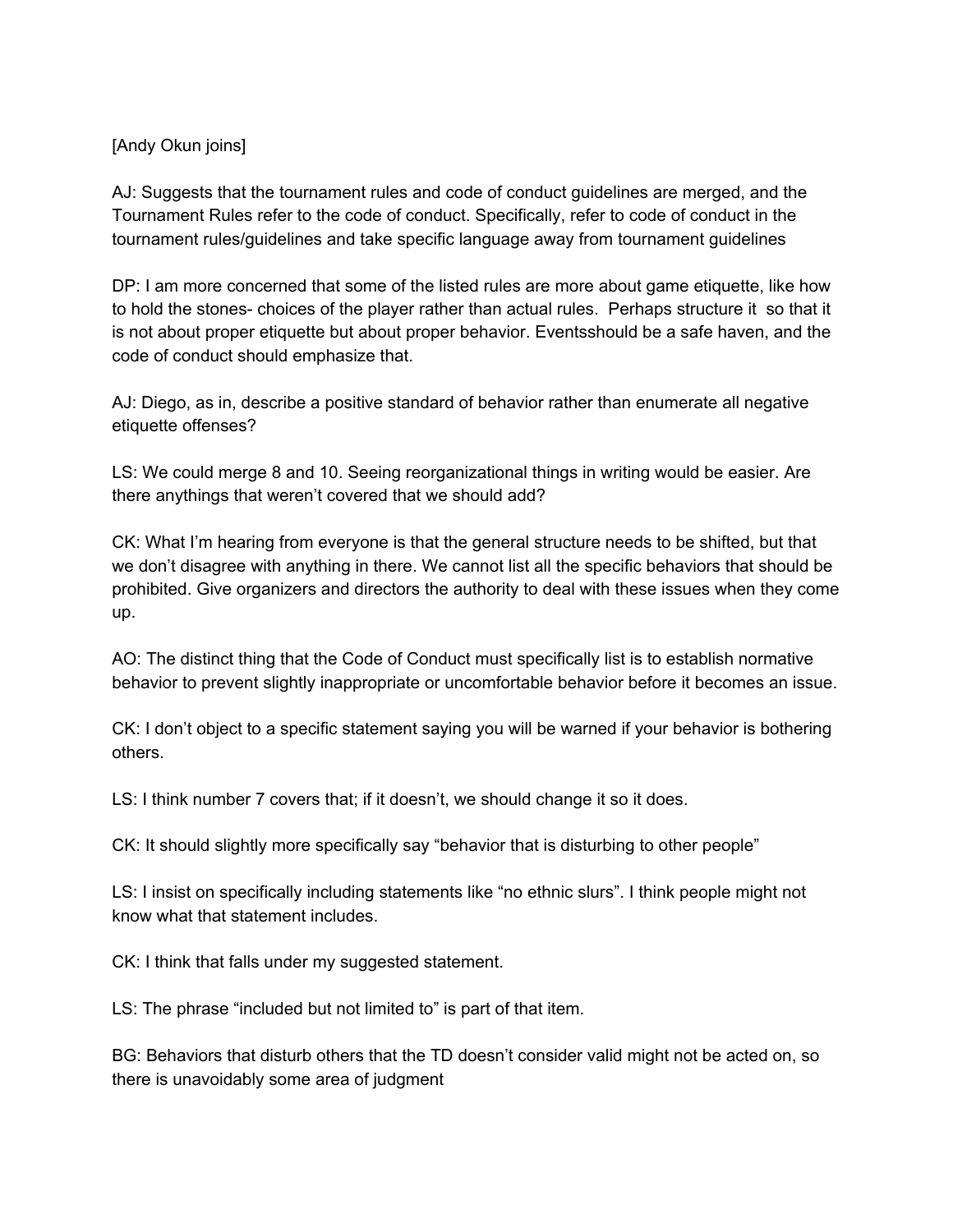GK: This is not about simple "yes means yes" issues, it's more complicated

CK: We should focus on empowering people to do something when these issues occur

AO: This isn't just about empowering enforcement, but about establishing the expectations of behavior to have a good environment.

AJ: Referring back to the language on consent, the confusion comes back to the overlap between the tournament etiquette vs. safe space/ no-harassment policies.

LS: Suggests two sections: one for tournament etiquette and one for non-play behavior.

Chris: I object to having something people need to sign and agree with. Who's ever been to a conference where you have to sign a CoC?

LS: Not sign explicitly, but distributed at sign up and acknowledged as rec'vd by the attendee.

DP: I see three documents here which should be distinct; Code of Conduct, tournament rules, and Game etiquette.

CK: We can have a checkbox on the congress registration website, no one will read it, but it does have a value because organizers can refer back to it.

LS: This is also about empowering people to report, because they know there's a mechanism for reporting and consequences. People can report to me, based on my position as being the Coordinator for Gender and Go. Harassment at go tournament towards females is incredibly pervasive

DP: These aren't just go related things, these are general world things.

AJ: But we should let people know that this is a safe place

GK: This sounds like two different issues- one for congress and one for standard one day tournaments

LS: That's why it is only for implementation at AGA-Organized events. Smaller tournaments could choose to implement if they wanted to, it would be their choice

BG: We could first apply this to specific events, like Go Congress and Pro-qualifiers, and then expand it if needed.

GK: All AGA-rated tournaments should be inclusive and safe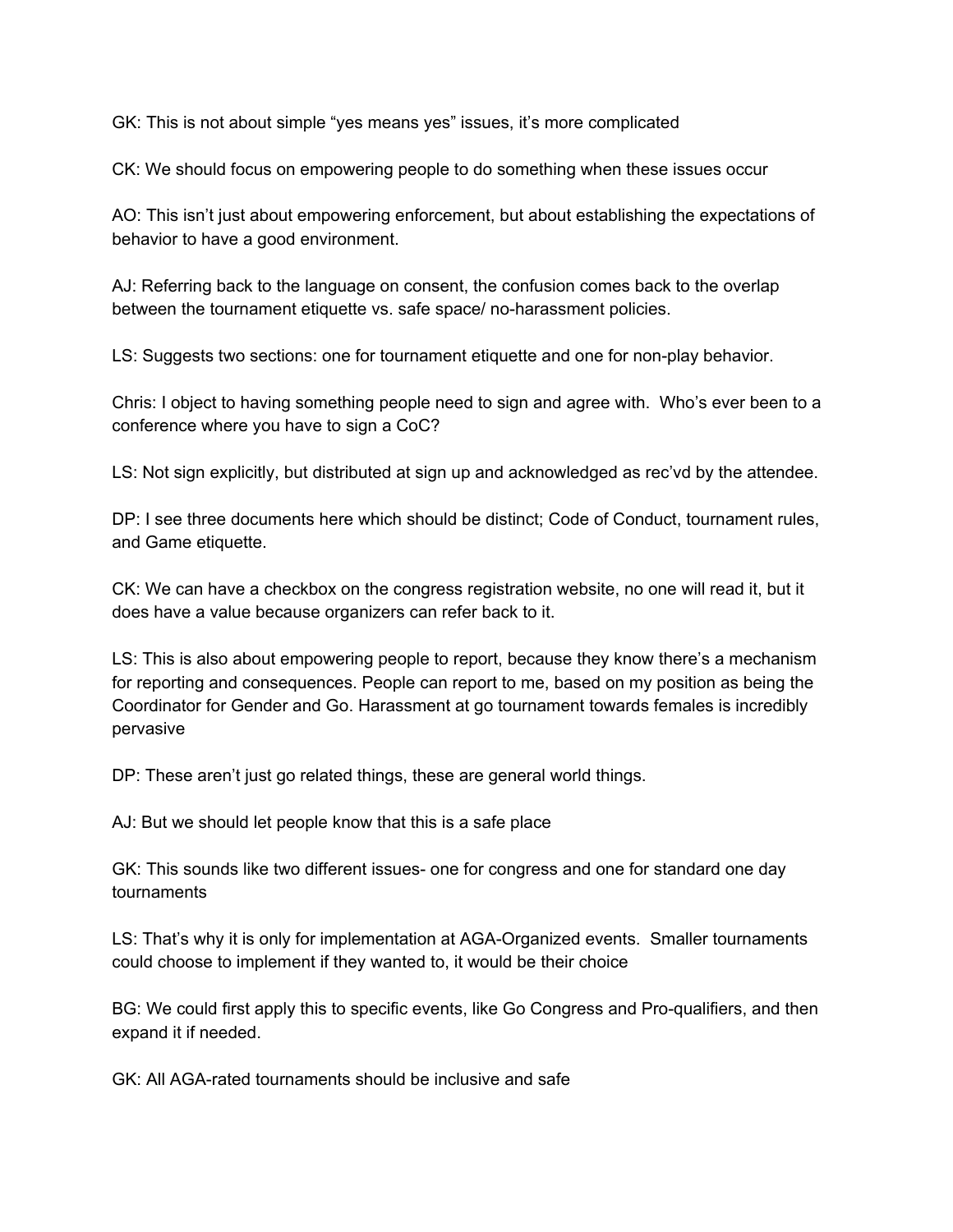LS: These issues do happen at smaller tournaments. But we need to have this as CoC rather than sexual harassment policy, because I think people of course don't think of themselves as harassers.

Bob: I don't think we should force local organizers to implement this.

LS: We need to balance the safety/emotions of our attendees with supporting AGA organizing.

Chris: This isn't unique to go events. Is the level of sexual harassment greater than in the rest of the world?

LS: Yes, and Samantha seconds that.

Chris: What about other events with similar gender differentials?

LS: This CoC was developed based on those that Conventions and other board game gatherings.

Bob: Do we want to say anything about this code in its applicability to minors?

LS: We have some language about appropriate behavior around minors.

Bob: What if minors are the people misbehaving?

LS: I tried to make that clear that same issues, verbal warnings, may need to rephrase

Chris: We need to focus on empowering organizers to deal with reports rather than condemning behaviors

LS: I disagree. Most people wouldn't report.

ML: By specifying these rules outside of playing areas, we are legally liable to deal with this, and we have no ability to police it, so we need to be careful.

Diego: I agree with Chris, we don't need to explicitly define behaviors.

AJ: I think we do need to explicitly define behaviors, it will help. Regarding Martin's point, I think we should refer to other organization's CoC and what they are able to say.

DP: We should give specific examples.

LS: That is how the language is in the CoC.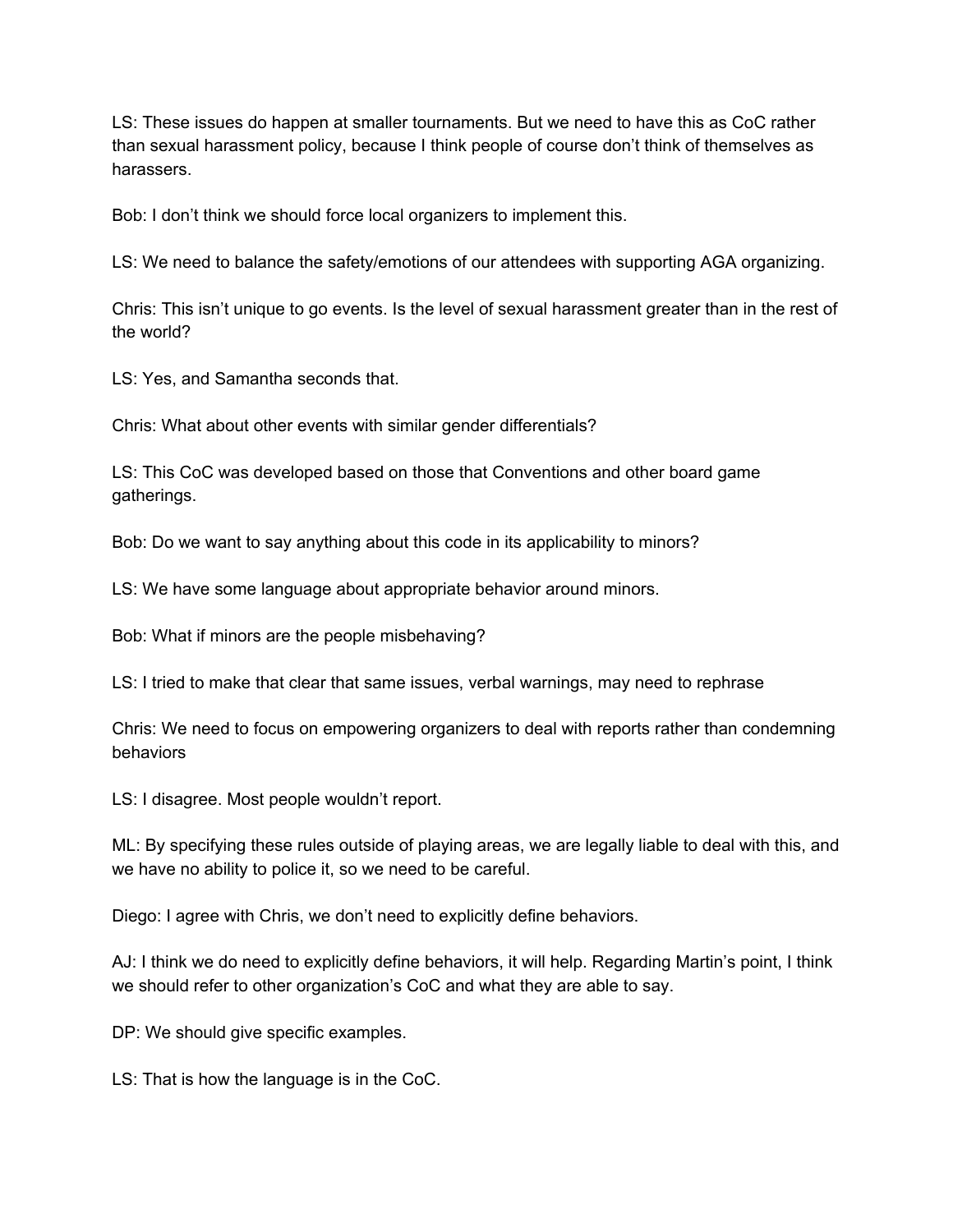DP: We need to use empowerment language for the organizers

LS: Yes, we should have both. People should know how to report, but maybe they don't want to get involved in something bigger.

CK: We are dealing with a bigger issue, that is immensely difficult. We can't solve this.

LS: But we can make our organization better. How to get women to get involved in the AGA and playing go? Make this a safe place for women.

CK: We can work on this, but we have to recognize our limitations and the limitations of the people we're working with. But the desire to make these changes is good.

AJ: The first step is to have a CoC. It doesn't need to bring us into the realm of legal responsibility, it just needs to tell people to be on their best behaviors. It is not beyond our power to pass such a simple code of conduct.

CK: We need to record these incidents so we have information about it. We don't necessarily need names.

DP: It's a due process issue for me. How do we know the accusation is true?

AO: That is already addressed in the Code of Conduct.

Andrew: Let's make some effort to move forward. Action Items:

**Structural: Game etiquette vs. not game etiquette Information gathering – send out comicon, etc. Code of Conducts Implementation –**

**AI1: Move forward with revisions- Lisa Lisa would like to get this information in 1 week AI2: Additional work needed to gather information about other events- Lisa and Chris AI3: Figure out how to implement the enforcement of this CoC- Lisa, Diego and Chris?**

Andy Okun: President's Report

- Urgent to find tournament coordinator to replace Cherry Shen
- Treasurer: Roy is continuing as acting treasurer and have not found a person who knows both go, tax returns, and bookkeeping to replace him. Est. 5-10 hours a week. Separate accounting/990s from bookeeping and check-cutting to two volunteers can do them.

Gurujeet: Should we pay someone to do this for us? Is it cost effective?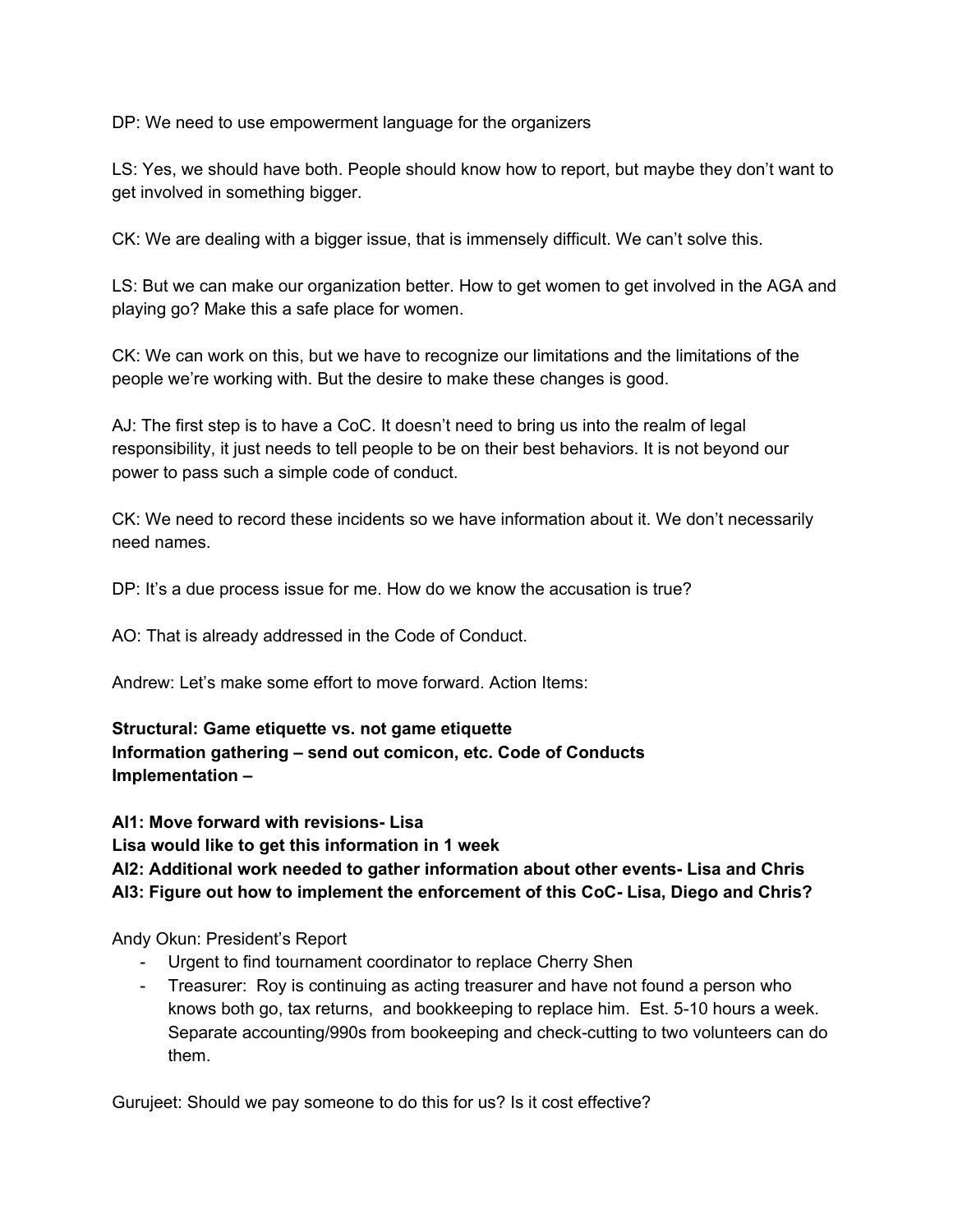AO: Probably not cheap. But if the board is willing, I can explore that possibility

LS: I think exploring the possibility just so we know makes sense.

AO: a tour group policy has been drafted. Should be an easier document to agree on, but please have a look.

Two things that are key choice to make:

1- Do we want to have a concrete thing like sending a deposit beforehand or not?

2- Are we aiming for this to be enforceable or are we using it as a way of setting expectations

Gurujeet: Do we have a copy of this? AO: Lisa just sent out a copy of it.

Gurujeet: Next agenda item- offsite planning meeting?

AO: What do we think about having a board meeting only about long term planning?

Lisa: It's a good start, and if we decide to meet in person after that, it's okay.

Chris?: I don't think it would be enough

AO: The idea of meeting at congress is not valuable.

Gurujeet: I am in support of finding a weekend or weekday to get together in person and meet but I don't know how many others would be

Andrew Jackson: We could try to do a video meeting.

LS: Maybe we could set aside an afternoon and try to see if we can get a video conference done

Gurujeet: I prefer a weekend morning to meet

LS: We should also set our priorities to discuss two weeks before

Gurujeet: I'll start an email thread and we can figure out times that work.

Andy: I would also like to discuss the 50-state championship. The main issues are whether blitz should be included, residency rules, and AGA membership. Multi-state combinations?

Gurujeet: I support AGA membership requirements. I don't see a reason to make it harder with length of membership

Chris: I think that should be a state prerogative

LS: I think that's a good solution

BG: I'm all in favor of encouraging regional tournaments, but I'm not sure that a state championship is the best way to reach that goal. One of those is that we don't have state level structures right now. If we do this, I would be in favor of letting states combine.

CK: We need to give the states a certain amount of power, but a multi-state idea is certainly on the table.

LS: We should have language that collaboration is acceptable.

CK: It has to be brought to them as part of the conversation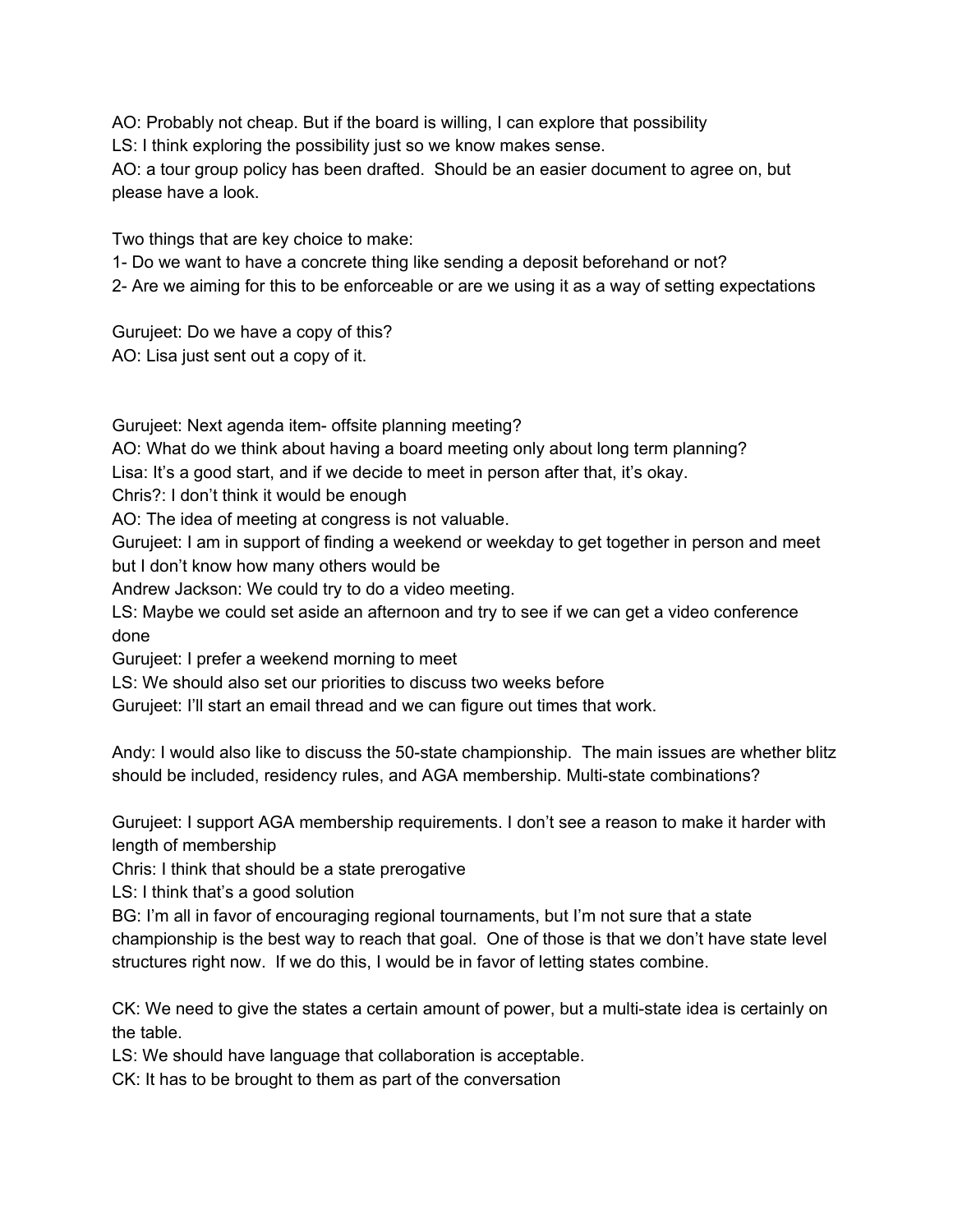LS: My main concern a month ago was that we be prepared to actually answer and discuss their questions, not just listen to them.

Bob: My main concern is that we don't have a structure at the state level

CK: the way we set the structure up was that they would set the structure up, and we would be available for the coordination. The structure that gets  $\frac{2}{3}$  of the chapters in the state agreeing would have their structure implemented.

BG: % of the states, not the members?

CK: That's the way we set it up, but we can check.

GK: Bob's point is a good one that I don't think we've addressed.

CK: If that's a concern, we need to address it. We said in the framework that there needs to be agreement among the chapters in the state.

GK: So how does a single chapter with a single member compare with a long-time chapter with many members?

LS: We could do it the way we do it for the assembly.

CK: This question has been raised before on the national level, but it has never been a major issue. We can also do it as Lisa suggests.

GK: Bob's comment that we don't have state organizations, we have chapters, is valid.

CK: It is valid, but the way we constructed the framework, it is based on agreement within the states.

GK: Does Andrew want to report about the web forum?

AJ: I don't know that web forum is yet at a point where the board needs to discuss it. Jonathan and I have been in discussion. I'm going to work on writing up some specifications to make it easier.

Bob: Haven't heard about our test game on OGS

AJ: We are still working on online ratings with OGS and KGS, and reports from their admins.

BG: There is consensus among the board that this is a good idea?

GK: I don't think anyone will disagree about automation. We want to get out of manual updates. Chris: Do we agree this is an important project for Andrew?

LS: Yes, for Andrew in his other role.

Andrew Jackson: It's on my list of things to do.

CK: As a preliminary step, do you think it would make sense to write a stand alone program and distribute it?

Andrew Jackson: No, it doesn't. Makes more sense to have it as a web-based validator. We already have some validators from the crosstab functions, but i haven't evaluated their ability to be used for this.